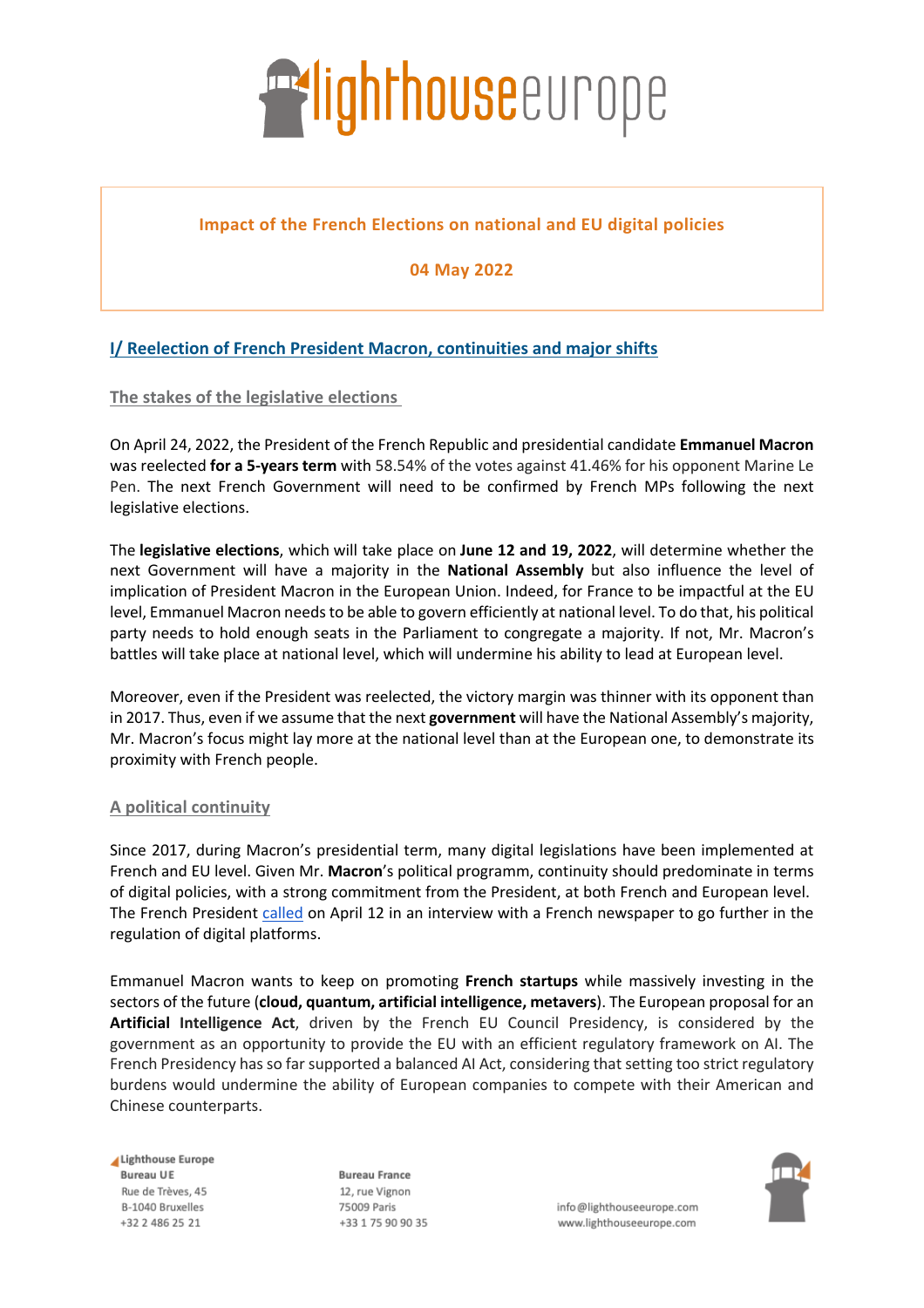# **Exlighthouse**europe

Moreover, Emmanuel Macron has indicated that he **wants to strengthen, if necessary, the application of neighboring rights, notably through French or European texts**. The President considers that the European Directive on copyright and related rights should lead to a fair remuneration of press publishers by online platforms, through fair negotiations between the relevant parties.

Finally, Emmanuel Macron has made **youth protection** a central theme of his first term in office, translated by a **law to protect victims of domestic violence**, which reinforces the control of the age of minors on pornographic sites, and a **law to strengthen parental control**, passed in February 2022, which will oblige device manufacturers to give users the possibility to install a parental control system on their device, at the first use of the device and free of charge.

### **A shift towards ecology**

Despite those expected continuities, Mr. Macron strives for a more ecological second presidential term. The President declared on April 16 that, if re-elected, he would appoint a **Prime Minister directly in charge of ecological planning**.

However, climate regulations have been numerous during Macron's first mandate and include, inter alia:

- The **Law on combating climate change and strengthening resilience to its effects**, commonly called **Climate Change Law** aimed at prohibiting the direct advertising of fossil fuel, with certain exceptions, and at creating a framework for environmental claims in advertising.
- The **Law to reduce the environmental footprint of digital technology in France** aimed at educating on digital sobriety, sanctioning software obsolescence and introducing environmental regulation to prevent the increase in consumption and emissions from networks and data centers. The law created the **Observatory for Research on the Environmental Impacts of Digital Media**, attached to the **Agency for Ecological Transition** (ADEME) and the **French Telecom Regulator** (ARCEP). This observatory was established to quantify the environmental impacts of digital media.
- The **law aimed at reinforcing the environmental regulation of the digital sector by the Electronic Communications Regulatory Authority** (ARCEP), granting the **French Telecom Regulator** (ARCEP) the power to request or collect the necessary information or documents relating to the environmental footprint of the electronic communications sector, and, if necessary, take proportionate and transparent measures.

Similar types of regulation need to be carefully monitored at national and European level.

### **A focus on cybersecurity**

Another priority for Emmanuel Macron is to enhance cybersecurity requirements, notably given the Russian invasion of Ukraine. The revision of the **Network and Information Security directive** (NIS 2), which entered into interinstitutional negotiations in January 2021, is intended to provide a partial response to this uncertainty. The legislation aims at harmonizing the list of essential service operators at EU level and to strengthen their obligations. An outcome is possible under the **French EU Council Presidency** by the end of **June 2022**.

On the French side, **Guillaume Poupard**, head of the French National Authority for Cybersecurity (ANSSI) and who is due to leave the agency this summer, sees the opportunity for a new cyber law after the presidential elections.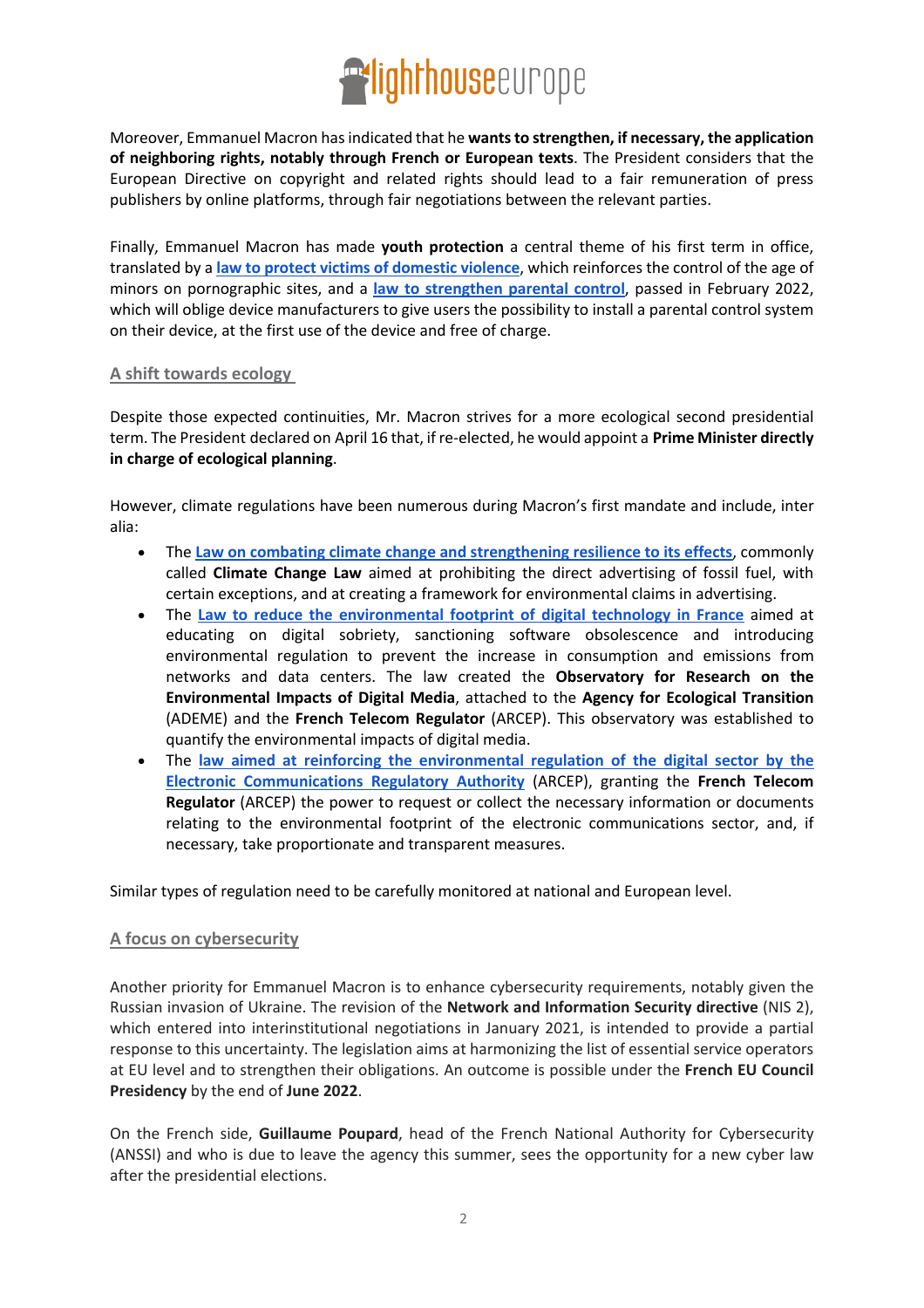

## **II/ Stronger French and European Regulators**

#### **A willingness to strengthen regulators**

The **Regulatory Authority for Audiovisual and Digital Communication** (Arcom) was created from the merger between the French Audiovisual Regulator (CSA) and the French Piracy Watchdog (Hadopi) on January 1, 2022. As the head of the Arcom, **Roch-Olivier Maistre**, was appointed at the beginning of the year through the **law on the regulation and protection of access to cultural works in the digital age**, the next Government is unlikely to replace him. The Arcom has been given extended powers to supervise digital platforms, collect data and issue potential sanctions.

The **French Data Protection Authority (CNIL)**, well-known for its proactivity, is also seeing its staff increasing on a regular basis and recently announced that it will focus on commercial prospecting, cloud and the surveillance of telework in 2022.

A new entity, the **Digital Regulation Expertise Unit (PEReN)**, attached to the **Directorate-General for Enterprise** of the French Ministry of Economy, was created on september 2020. Its mission is to assist the different regulators (Arcom, CNIL, Competition Authority) in their supervision of online platforms by developing new digital investigative tools, notably based on algorithmic technologies, big data and artificial intelligence.

The main question lies in the prerogatives and budgets allocated to these independent authorities. Arcom president **Roch-Olivier Maistre** has already explicitly asked for reinforcements in light of the enhanced powers of the authority and the numerous regulations expected to enter into force.

#### **A shift towards regulators in the framework of the DMA and DSA**

Regarding the **Digital Services Act** (DSA), national authorities remain responsible for most platforms established on their territory as they are today. Each State must appoint a coordinator for these authorities and, in France, **Arcom** is highly likely to be designated as such: it is in charge of supervising the implementation of the **Law reinforcing the respect of the principles of the Republic** (Separatism Law) which introduces measures of the European DSA into national law.

As a European regulation, the DSA will replace national provisions once it enters into force. The national coordinators will coordinate in the **European Digital Services Committee**, which will also advise the Commission in its application of the regulation. The very large platforms, those with more than 45 million users in the EU, will be supervised by the Commission.

As for the **Digital Markets Act** (DMA), the Commission is supposed to be the sole supervisor of the text. Nonetheless, the final agreement leaves room for **national competition authorities** to conduct investigations and then advise the Commission. A Member State may also ask the Commission to open an investigation. A **high-level group of experts**, made up of representatives of independent national authorities, will be created. At the judicial level, the courts will also be able to use the regulation, in conjunction with the Commission.